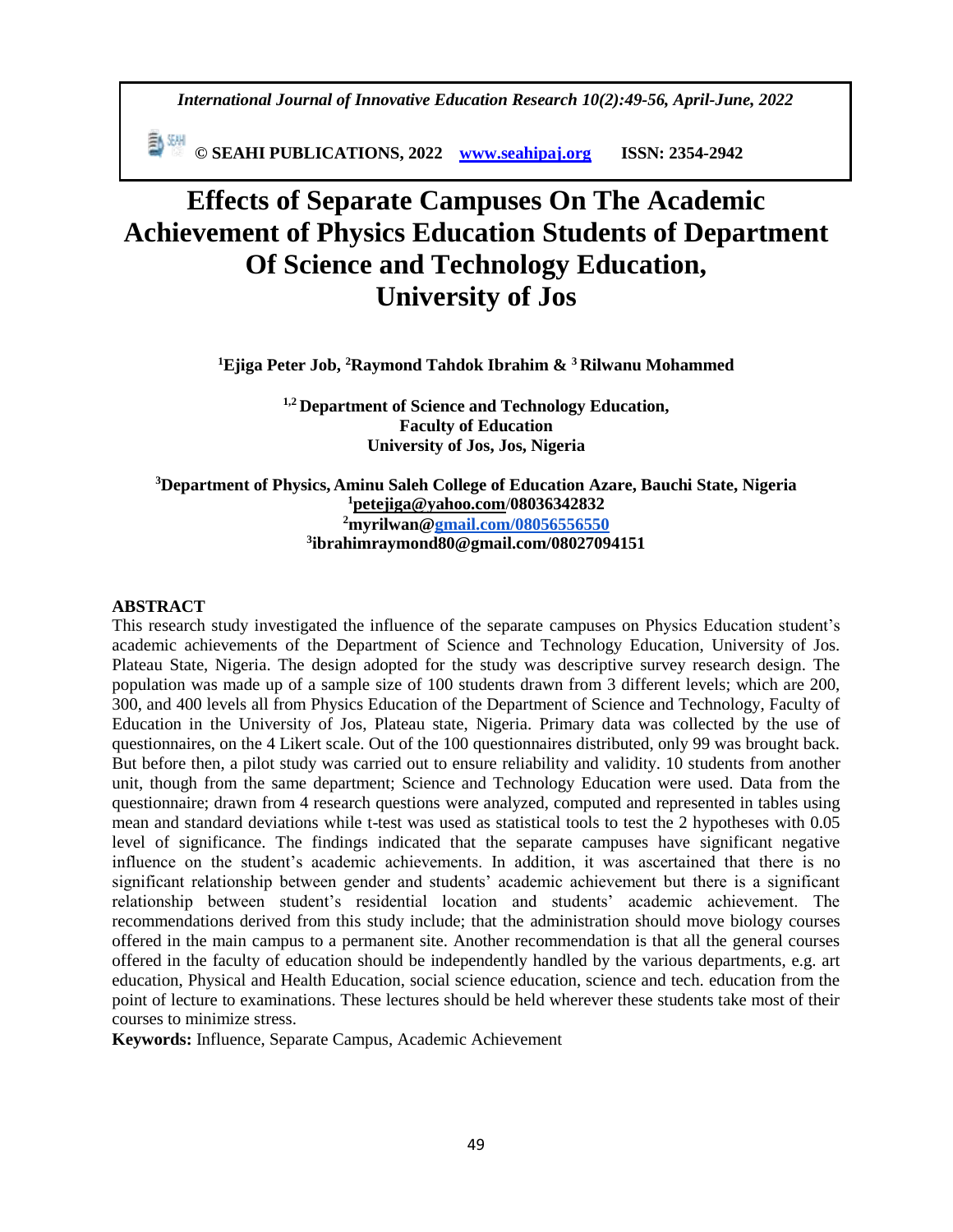# **INTRODUCTION**

Education plays a key role for the future of individuals and the societies. It is a very pivotal process to any form of development Countries around the globe have perpetually pursued to improve the quality of education. The government has made efforts to improve the quality of education by improving the implementation of the learning process in schools. There is an increasing awareness of the importance of learner-centeredness in the teaching-learning situation which has drawn a lot of attention to understanding how to help them learn (Jegede, Alaiymota and Okebukola 1990). Dubey (2010) asserted that "a child's academic achievement is supposed to be determined by the child", incidentally, the child's performance today in schools depends on the nature of school, the environment, and his parents. This implies that the accessibility to studies and its environments, which entails a learner-friendly and adequately structured learning environment, good-quality lecturer-student relationship, appropriate and stress-minimized curriculum should be looked into, planned and structured in a way it does not interfere with student's academic achievements. If not so, despite the availability of every other facility in schools, even when appropriately utilized will do nothing or little to the enhancement of student's academic achievement which according to Egbule (2004) is the knowledge attained or skills developed in school subject by testscore indicating better academic performance. On the issue of relationship, Pianta (2003) opined that among the most influential factors that an individual relates with; parents and teachers or lecturers are pivotal and very important in developing the mental picture of one's self. Hence a child's self- esteem is the overall sense of support the child feels from the important people around, particularly parents and teachers (Tam & Fatimah, 2009). However, factors such as; stress related matters, financial issues, excessive workload, health problems, lecturer-student relationship, acclimatization to school environments and academic difficulties can hamper students' academic achievement. Stress related matters, more specifically encountered among students include difficult financial challenges, heavy academic load, lower grade, missing classes, tight examination timetable (Phinney and Hass 2003). According to them, various aspects of stress include burnout, anxiety, fear, worry and distress. All these affect the academic achievement of students. A publication on stress by the University of New York (Retrieved March 14, 2016) buttresses the notion that extreme levels of stress can hinder studies effectiveness and lead to poor academic success and attrition.

A learning institution remains an important area that should be studied, well organized and arranged bearing in mind the student in connection with the aim and objective of education ensuring that it does not disrupt or impede their academic achievement. A learning institution structured in a way that adds to or makes students undergo more physically, academically, financially stress and strain will as a result, displace the student's ability to cope and thereby loss concentration and that will have a negative effect on the student's academic achievement. This may be due to distance between lecture halls, excessive workload, financial involvement, long hours of lectures, and clashes in programs, lectures and exam timetables; due to various departments students attend lecture from, and inability to acclimatize to the school environments. On the financial aspect, the relative importance of the amount of social resources and the diversity of social resources to students learning cannot be empirically judged. This implies the finances play an important role in students' academic achievements as far as education is concerned.

Transportation problem is also seen as one of the factors eliciting from the separate campuses that Physics Education students' encounter which has an impact on students' learning. It focuses on the distance a student travels from one campus to the other on virtually daily bases. Students ought to have lectures within a specific environment to benefit from the academic program in its totality as it will discourage low attendance which affects students' academic performance. It has been observed that Physics Education Students from the Department of Science and Technology Education, University of Jos have a very alarming number of academic issues such as moving up and down from one campus to the other almost on daily basis to attend lectures; having a large number of students that have to repeat courses every semester; students on probation; students that voluntarily withdraw from the program due to inability to cope or frustration or both; students that have to be withdrawn by the school due to their inability to cope; and a very few number of students that complete a particular session without any course to repeat. This indicated there exists a high rate of failure in the unit. This issue needed to be examined in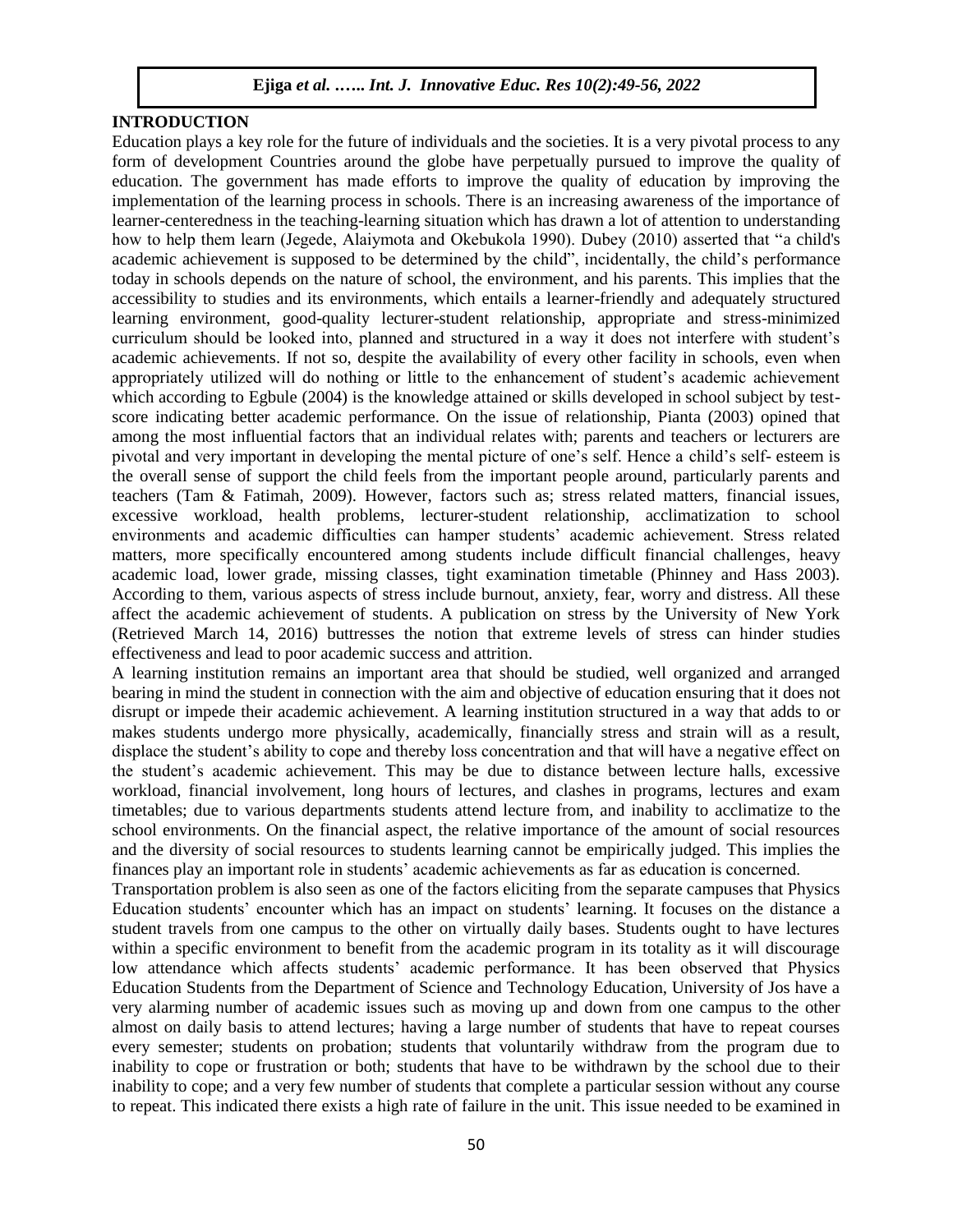order to understand the real causes of such massive failures so as to provide a lasting solution to it. This study had to be intended in order to look into the influence of the separate campuses on the Academic Achievement of Physics Education students, Department of Science and Technology Education, University of Jos, Plateau State, Nigeria.

#### **Statement of the Problem**

The separate campuses in the University of Jos, which results in faculties and departments in different locations has been attributed as the major influencer of students' academic achievement. Researchers such as Dubey (2010), Egbule (2004) and Pianta (2003) have established that students' performance today in schools depends on the accessibility to studies and its environments, which entails learner-friendly and adequately structured learning environment, good-quality lecturer-student relationship, appropriate and stress-minimized curriculum. This implies that factors as a result of the separate campuses such as: transportation, excess workload, inability to acclimatize to school environment, lecturer-student relationship which Physics Education students go through will have effect on their academic achievement. It was against this background that this study was intended to determine the influence of separate campuses on the Academic Achievement of Physics Education students, Department of Science and Technology Education, University of Jos, Plateau state, Nigeria.

## **Purpose of the Study**

The study was guided by four purposes to determine:

1. the influences of separate campuses on Physics Education Students of the Department of Science and Technology Education, University of Jos;

2. the factors responsible for the stress encountered by Physics Education Students as a result of lectures in separate campuses of University of Jos, Plateau State;

3. the challenges faced by Physics Education Students as a result of lectures in separate campuses of University of Jos, Plateau State;

4. the solutions to the challenges faced by Physics Education Students as a result of lectures in separate campuses of University of Jos.

#### **Research Questions**

Four research questions were formulated in relation with the purposes as follows:

1. What are the influences of separate campuses on Physics Education Students of the Department of Science and Technology Education, University of Jos?

2. What are the factors responsible for the stress encountered by Physics Education Students as a result of lectures in separate campuses of University of Jos, Plateau State;

3. What are the challenges faced by Physics Education Students as a result of lectures in separate campuses of University of Jos, Plateau State?

4. What are the solutions to the challenges faced by Physics Education Students as a result of lectures in separate campuses of University of Jos?

#### **Research Hypotheses**

Two null hypotheses were tested at 0.05 level of statistical significance.

HO1: There is no significant difference between the mean responses of 200 and 300 level Physics Education students on the influences of separate campuses.

HO1: There is no significant difference between the mean responses of 200 and 300 level Physics Education students on the solutions to the challenges they faced as a result of lectures in separate campuses of University of Jos.

## **METHODOLOGY**

The research design adopted for this study was the descriptive survey research design. The population of the study was 5028 Students from the various units of the Department of Science and Education, Faculty of Education, University of Jos, Plateau State. The purpose of the study was to determine the influence of separate campuses on the academic achievement of Physics Education students of the Department of Science and Technology Education, University of Jos. Four research questions and two hypotheses were formulated to guide the study. The research questions were analyzed using mean and standard deviation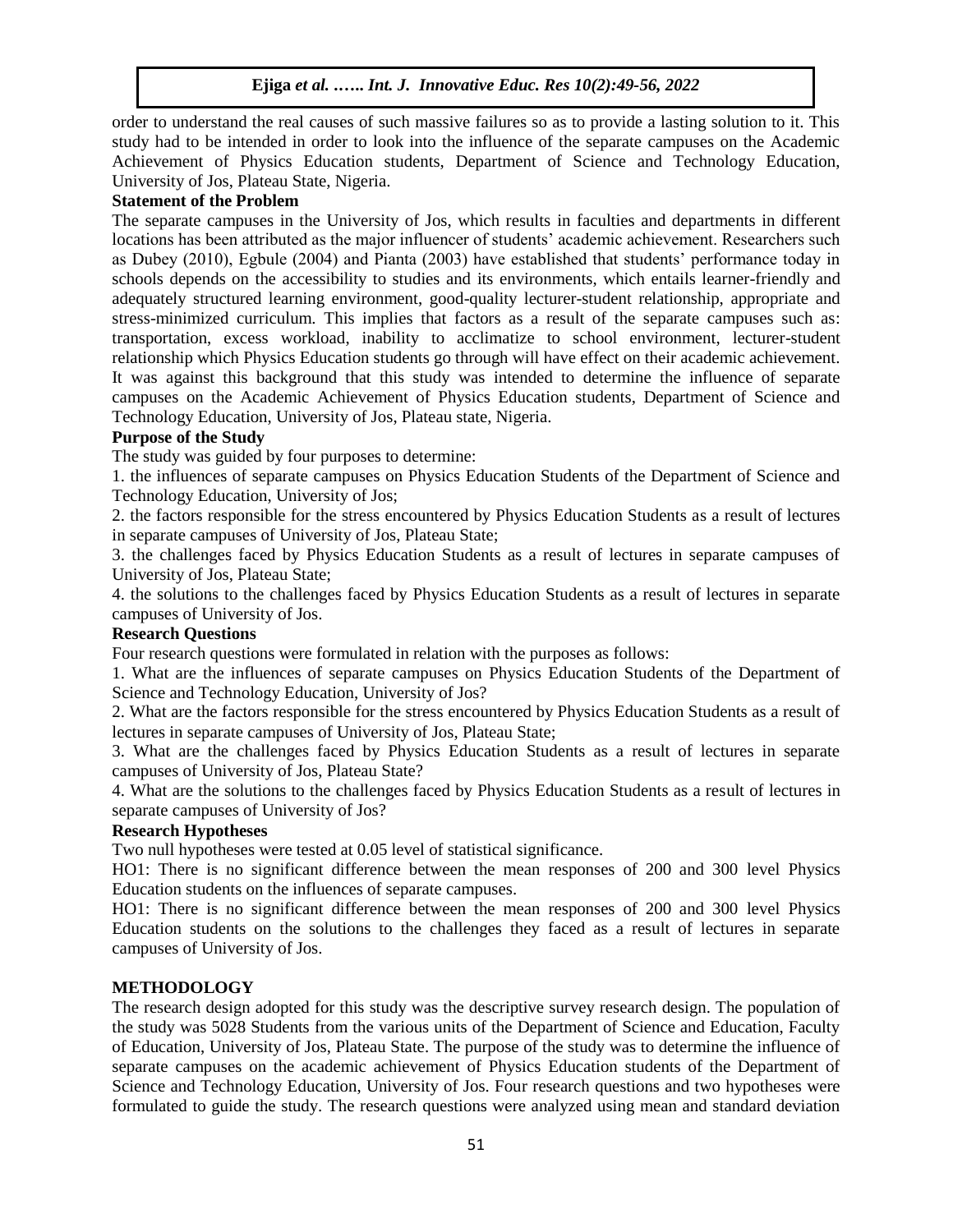while the two hypotheses were tested using z-test statistical tool at 0.05 level of significance. Four Likert scale with 2.50 as the cut-off point was used to make decision such that any item with a mean of means value greater than or equal to 2.50 was regarded agree while item with less than 2.50 was regarded as disagree. Purposive sampling technique was used to select Physics Education unit based on the fact the unit does have a lot of lectures from both campuses of the university. However, a simple random sampling technique was used in selecting two levels, i.e., 200 and 300 levels, each with 50 students, making a total of 100 students. The instrument for data collection was a structured questionnaire, made up of 30 items which were developed by the researcher titled: Influence of Separate Campuses on the Academic Achievement of Physics Education Students of the Department of Science and Technology Education, University of Jos based on review of related literature. The instrument for data collection was subjected to face validation by three experts from the Department of Science and Technology Education, University of Jos, Plateau State, Nigeria. Validates checked the suitability and clarity of the items; included some items which were relevant but not been included in the instrument and removed ambiguous in order to improve the structure of the items. The final copies of the questionnaire were produced based on the comments and suggestions of the experts. Cronbach Alpha method of calculating reliability was used to calculate the reliability index of 0.76 which was obtained by administering a single test to 60 Chemistry students; 30 students each for 100 and 400 levels from the Department of Science and Technology Education, University of Jos. The choice of respondents from the Chemistry Education unit was due to the fact that the unit also offers courses from both campuses and was not used in the study proper.

## **RESULTS AND ANALYSIS**

The results were presented below in accordance with the research questions and the hypotheses. *Research Question* **1:** *What are the influences of separate campuses on Physics Education Students of the Department of Science and Technology Education, University of Jos?* **Table 1** 

| Mean and Standard Deviation of Respondents on the Influences of Separate Campuses on Physics |                                                                                           |           |           |                |           |                |               |               |  |
|----------------------------------------------------------------------------------------------|-------------------------------------------------------------------------------------------|-----------|-----------|----------------|-----------|----------------|---------------|---------------|--|
|                                                                                              | Students of the Department of Science and Technology Education, University of Jos S/N     |           |           |                |           |                |               |               |  |
| <b>Item</b>                                                                                  |                                                                                           |           | T1        | S <sub>1</sub> | <b>T2</b> | S <sub>2</sub> | Tm            | <b>Remark</b> |  |
| 1.                                                                                           | I frequently walk from one campus to the<br>other to attend lectures.                     |           | 3.32 0.98 | 3.26           | 1.01      | 3.29           | Agree         |               |  |
| 2.                                                                                           | I walk because there is no public transport<br>route between the two campuses.            | 2.12      | 0.90      |                | 1.88 0.72 |                | 2.00 Disagree |               |  |
| 3.                                                                                           | I walk from one campus to another because<br>walking is my hobby.                         |           | 1.88 0.66 | 2.02           | 0.62      | 1.95           | Disagree      |               |  |
| 4.                                                                                           | I walk to school sometimes due to financial<br>constraint.                                |           | 3.80 0.40 | 3.62           | 0.67      | 3.71           | Agree         |               |  |
| 5.                                                                                           | I am usually come late for class as a result<br>of trekking from one campus to the other. |           | 3.58 0.61 | 3.52           | 0.65      | 3.55           | Agree         |               |  |
| 6.                                                                                           | I usually forfeit lecture whenever transport<br>is very difficult to access.              |           | 3.06 0.91 | 3.18           | 0.72      | 3.12           | Agree         |               |  |
| 7.                                                                                           | I spend up to N 500 every week on<br>transport.                                           |           | 3.70 0.68 | 3.34           | 0.85      | 3.52           | Agree         |               |  |
| 8.                                                                                           | On transport fare only, I spend nothing less<br>than N1000 weekly.                        |           | 3.62 0.78 | 3.44           |           | 0.84 3.53      | Agree         |               |  |
| 9.                                                                                           | I sometimes have to miss lecture due to<br>lack of transport fare.                        |           | 3.64 0.69 | 3.48           | 0.68      | 3.56           | Agree         |               |  |
| 10.                                                                                          | All these have negative effect on me<br>academically.                                     | 3.44 0.79 |           | 3.22           | 0.89      | 3.33           | Agree         |               |  |
|                                                                                              | <b>GRAND</b>                                                                              | 3.22 0.74 |           | 3.15           | 0.77      |                |               |               |  |

Key:  $\overline{T}1$  = Mean Response of 200 Level Students, S1 = Standard Deviation of 200 Level Students T2 = Mean Response of 300 Level Students, S2 = Standard Deviation of 300 Level Students, TM= Mean of Means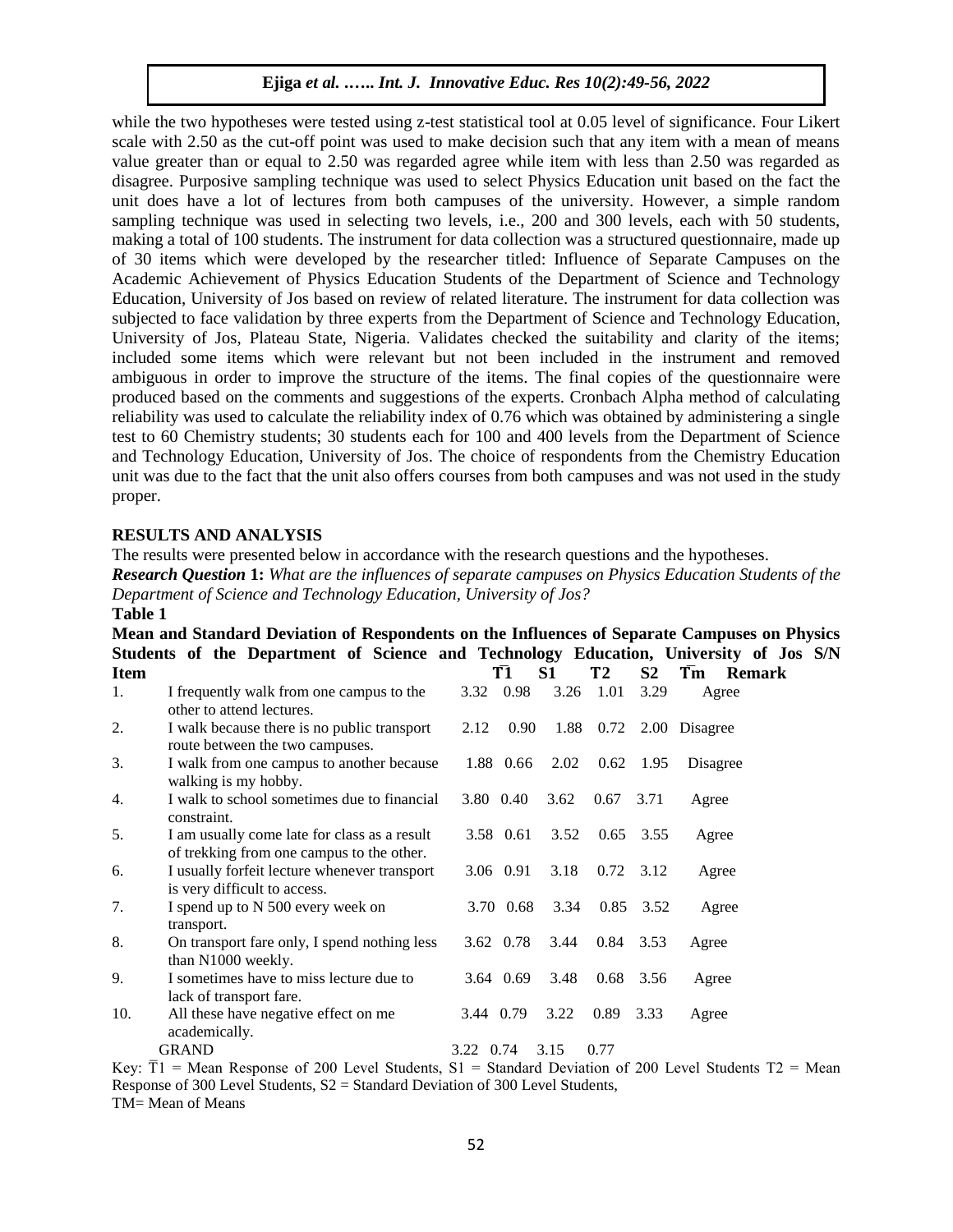The data shown in table 1 revealed that 200 level students rated the entire items within the range of 1.88 to 3.80 while 300 level students rated the items within the range of 1.88 to 3.62.

The values of mean of means of the items as rated by students from both levels were within the range of 1.95 to 3.7. The table revealed that with exception to items 2 and 3, all items were agreed with respect to the influences of separate campuses on Physics Education Students of the Department of Science and Technology Education, University of Jos. Similarly, the table revealed that the standard deviations of the items as rated by students from both levels were within the range of 0.40 and 1.01, indicating that there was a higher degree of unanimity of response among them.

*Research Question* **2:** *What are the factors responsible for the stress encountered by Physics Education Students as a result of lectures in separate campuses of University of Jos, Plateau State?* 

**Table 2:Mean and Standard Deviation of Respondents on the Factors Responsible for the Stress Encountered by Physics Education Students as a result of Lectures in Separate Campuses of University of Jos** 

| S/N | <b>Item</b>                                                             | T1        | S1        | T2                  | S <sub>2</sub> | Tm   | <b>Remark</b> |
|-----|-------------------------------------------------------------------------|-----------|-----------|---------------------|----------------|------|---------------|
| 1.  | Many hours of studies/lectures as a source                              | 3.08      |           | 0.92 3.08           | 0.83           | 3.08 | Agree         |
|     | of stress to me.                                                        |           |           |                     |                |      |               |
| 2.  | Lower grade as an academic factor, is a<br>source of stress to me.      |           |           | 3.58 0.57 3.40 0.86 |                | 3.49 | Agree         |
| 3.  | Examination as an academic factor, is a<br>source of stress to me.      | 3.22 0.97 |           | 3.36                | 0.80           | 3.29 | Agree         |
| 4.  | Increased class workload (e.g. assignment)<br>is a source of stress)?   | 2.58 1.01 |           | 2.56                | 1.03           | 2.57 | Agree         |
| 5.  | I usually do not feel well whenever I am<br>stressed out.               |           | 3.64 0.48 |                     | 3.42 0.78      | 3.53 | Agree         |
| 6.  | I usually find it difficult to sleep at night<br>when I am stressed.    |           | 3.20 0.95 | 3.14                | 0.88           | 3.17 | Agree         |
| 7.  | I am always unable to read or carryout<br>assignments when am stressed. |           | 3.52 0.65 | 3.38                | 0.67           | 3.43 | Agree         |
| 8.  | Stress itself, has negative effects on<br>academic achievement.         |           | 3.68 0.51 | 3.34                | 0.88           | 3.51 | Agree         |

The data shown in table 2 indicated that 200 level students rated the entire items within the range of 2.58 to 3.68 while 300 level students rated the items within the range of 2.56 to 3.42. The values of mean of means of the items as rated by students of both levels were within the range of 2.57 to 3.53. The table revealed that all the items were agreed with respect to the factors responsible for the stress encountered by Physics Education Students as a result of lectures in separate campuses of University of Jos. Similarly, the table revealed that the standard deviations of the items as rated by students from both levels were within the range of 0.48 and 1.03, indicating that there was a higher degree of unanimity of response among them.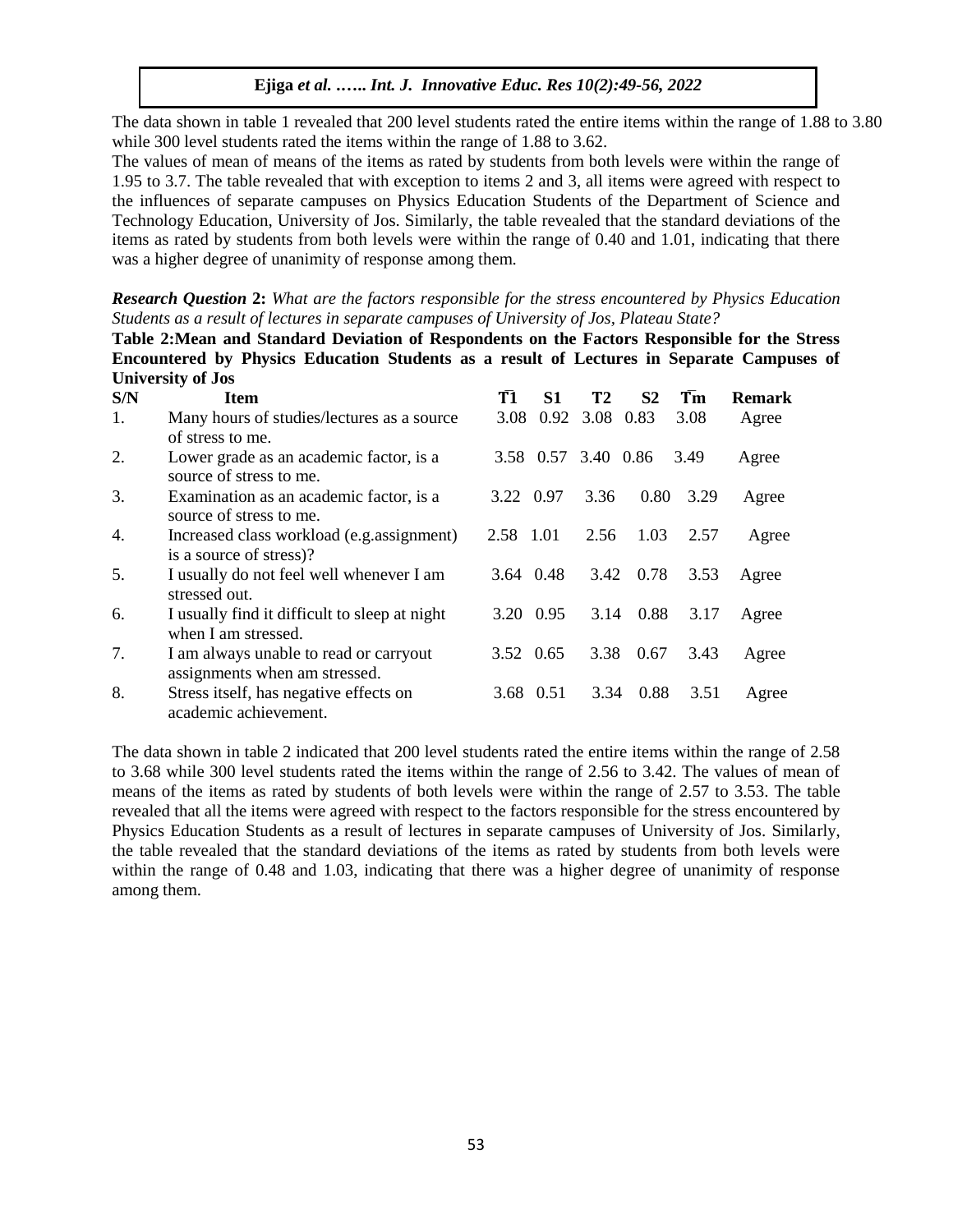*Research Question* **3:** *What are the challenges faced by Physics Education Students as a result of lectures in separate campuses of University of Jos, Plateau State?* 

**Table 3: Mean and Standard Deviation of Respondents on Challenges Faced by Physics Education Students as a result of Lectures in Separate Campuses of University of Jos** 

| S/N | <b>Item</b>                                                                                                        | T1             | S1   | Т2             | S2   | Tm   | <b>Remark</b> |
|-----|--------------------------------------------------------------------------------------------------------------------|----------------|------|----------------|------|------|---------------|
| 9.  | Clashes in my timetable are due to the                                                                             | 0.80           | 0.40 | 3.76           | 0.43 | 3.78 | Agree         |
|     | different timetables from the three<br>departments in the separate campuses.                                       |                |      |                |      |      |               |
| 10. | Severally, I forfeit one lecture for another<br>due to clashes in timetable.                                       | 3.68           |      | 0.51 3.58 0.64 |      | 3.63 | Agree         |
| 11. | Most times, I leave half-way into a<br>lecture just to catch up with another lecture                               | 3.60           | 0.57 | 3.46           | 0.76 | 3.53 | Agree         |
|     | because of clashes in the lecture timetable.                                                                       |                |      |                |      |      |               |
| 12. | My workload is too much because of<br>the three departments in the separate campuses<br>from which I take courses. | 3.48           |      | 0.74 3.28      | 0.86 | 3.38 | Agree         |
| 13. | There are side effects of these excessive<br>work load on my health.                                               | 3.48           |      | 1.01 2.88      | 1.14 | 3.18 | Agree         |
| 14. | The excess workload from the three<br>departments affect my academic achievements.                                 | 3.42 0.86 3.32 |      |                | 0.84 | 3.37 | Agree         |

The data presented in table 3 indicated that 200 level students rated the entire items within the range of 3.42 to 3.80 while 300 level students rated the items within the range of 2.88 to 3.76. The values of mean of means of the items as rated by students of both levels were within the range of 3.18 to 3.78. The table also showed that all the items were agreed with respect to the challenges faced by Physics Education Students as a result of lectures in separate campuses of University of Jos. Similarly, the table revealed that the standard deviations of the items as rated by students from both levels were within the range of 0.40 and 1.14, indicating that there was a higher degree of unanimity of response among them.

*Research Question* **4:** *What are the solutions to the challenges faced by Physics Education students as a result of lectures in separate campuses of University of Jos?*

# **Table 4: Mean and Standard Deviation of Respondents on the Solution to the Challenges Faced by Physics Education Students as a result of Lectures in Separate Campuses of University of Jos**

| S/N              | <b>Item</b>                                                                                                                                                | T1           | S1   | T2        | S <sub>2</sub> | Tm   | <b>Remark</b> |
|------------------|------------------------------------------------------------------------------------------------------------------------------------------------------------|--------------|------|-----------|----------------|------|---------------|
| 1.               | Employing enough staff in the department<br>of Science and Technology Education that<br>teach all courses.                                                 | 3.76         | 0.43 | 3.64      | 0.56           | 3.70 | Agree         |
| 2.               | Having an unbiased lecture venue that will<br>also require students from natural sciences<br>come down to P-site for lectures.                             | 3.68         | 0.51 | 3.54 0.68 |                | 3.61 | Agree         |
| 3.               | Having a joint time-table committee from<br><b>Both Faculties of Education and Natural</b><br>Sciences to enable them draft time-table<br>void of clashes. | 3.28         | 0.93 |           | 3.24 0.85      | 3.26 | Agree         |
| $\overline{4}$ . | Providing free bus by the University<br>management for the convergence of<br>students from one campus to the another.                                      | 3.56         | 0.67 | 3.44      | 0.79           | 3.50 | Agree         |
| 5.               | Creating a forum in regular interval to<br>address students' needs and challenges as<br>regards lecture time.                                              | 2.82 1.16    |      | 3.02      | 0.96           | 2.92 | Agree         |
| 6.               | Improving student-teacher relationship.                                                                                                                    | 3.60         | 0.53 | 3.46 0.79 |                | 3.53 | Agree         |
|                  |                                                                                                                                                            | <b>GRAND</b> |      | 3.45      | 0.71           | 3.39 | 0.77          |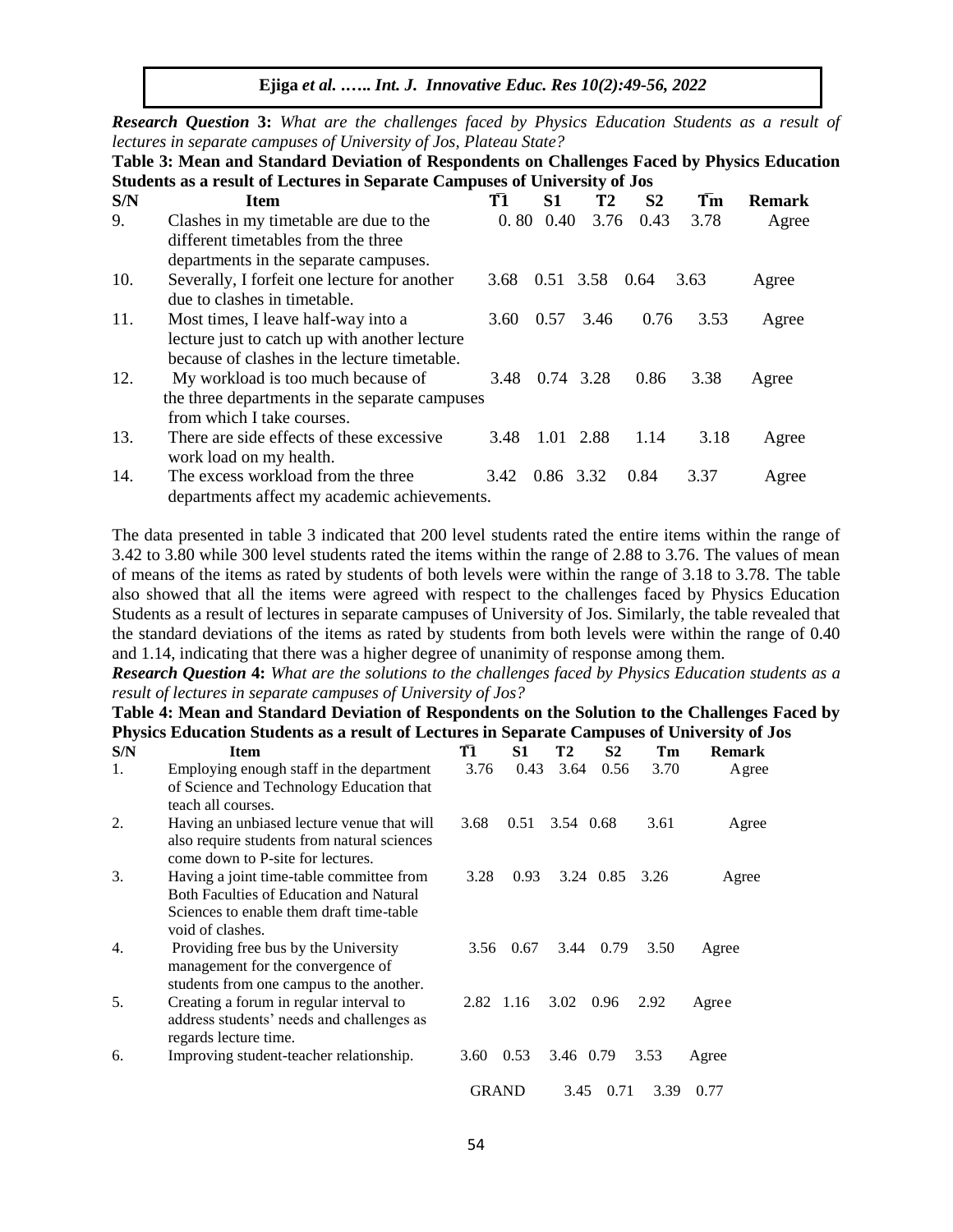The data presented in table 4 indicated that 200 level students rated the entire items within the range of 2.82 to 3.68 while 300 level students rated the items within the range of 3.02 to 3.64. The values of mean of means of the items as rated by students of both levels were within the range of 2.92 to 3.70. The table also showed that all the items were agreed with respect to the solutions to the challenges faced by Physics Education students as a result of lectures in separate campuses of University of Jos. Similarly, the table revealed that the standard deviations of the items as rated by students from both levels were within the range of 0.43 and 1.16, indicating that there was a higher degree of unanimity of response among them.

#### **Research Hypotheses**

**Ho1:** There is no significant difference between the mean responses of 200 and 300 level Physics Education students on the influences of separate campuses. As stated earlier, this hypothesis was tested using t-test at 0.05 level of significance. The results were presented in table 5 below.

**Table 5: z-test of Difference between 200 and 300 levels Physics Education Students on the Influence of Separate Campuses of University of Jos, Plateau State** 

| <b>Respondent</b>  | N.   | Mean         |      | df |        | t-stat p-value | <b>Decision</b> |
|--------------------|------|--------------|------|----|--------|----------------|-----------------|
| 200 level Students | 50   | 3.22 0.74 98 |      |    | 0.1455 | 0.1795         | <b>NS</b>       |
| 300 level Students | - 50 | 3.15         | 0.77 |    |        |                |                 |

As presented in table 5, the grand means of both levels of students stood at 3.22 and 3.15 while their grand standard deviations stood at 0.74 and 0.77. The tstat. was 0.1455 and the p-value stood at 0.1795. The results indicated that the p-value was greater than the alpha at 0.05 level of significance i.e.,  $p > 0.05$ . This means that there was no significant difference between the mean responses of 200 and 300 level Physics Education students on the influences of separate campuses. Thus the null hypothesis was accepted.

**Ho2:** There is no significant difference between the mean responses of 200 and 300 level Physics Education students on the solutions to the challenges they faced as a result of lectures in separate campuses of University of Jos. This hypothesis was tested using t-test at 0.05 level of significance. The results were shown in table 6 below.

**Table 6 z-test of Difference between 200 and 300 levels Physics Education Students on the Challenges they Faced as a result of Lectures in Separate Campuses of University of Jos, Plateau State** 

| <b>Respondent</b>                  | $\mathbf N$ | Mean |      | df | t stat | p-value | <b>Decision</b> |
|------------------------------------|-------------|------|------|----|--------|---------|-----------------|
| 200 level Students 50 3.45 0.71 98 |             |      |      |    | 1.1078 | 0.3184  | NS.             |
| 300 level Students 50 3.39         |             |      | 0.77 |    |        |         |                 |

The data presented in table 6 showed that, the grand mean of both levels of students stood at 3.45 and 3.39 while their grand standard deviations stood at 0.71 and 0.77. The t- stat. was 1.1078 and the p-value stood at 0.3184. The results indicated that the p-value was greater than the alpha at 0.05 level of significance i.e.,  $p > 0.05$ . This revealed that there was no significant difference between the mean responses of 200 and 300 level Physics Education students on the challenges they faced as a result of lectures in separate campuses of University of Jos. Thus, the null hypothesis was upheld.

## **DISCUSSION OF FINDINGS**

Findings based on research question one showed that Physics Education students always walk/trek from one campus to the other to attend lectures which makes them come to class late and sometimes had to forfeit lectures due to lack of transportation fare and this by extension affect their performance in school. This finding is in agreement with the assertion of Phinney and Hass (2003) that financial difficulty students encounter lowers their academic performance. Finding based on research question two revealed that factors responsible for stress include: an increased class workload coupled with trekking from one campus to the other. Extreme levels of stress can hinder studies effectiveness and lead to poor academic success and attrition (UNY, Retrieved March 14, 2016). Findings in relation with research question three